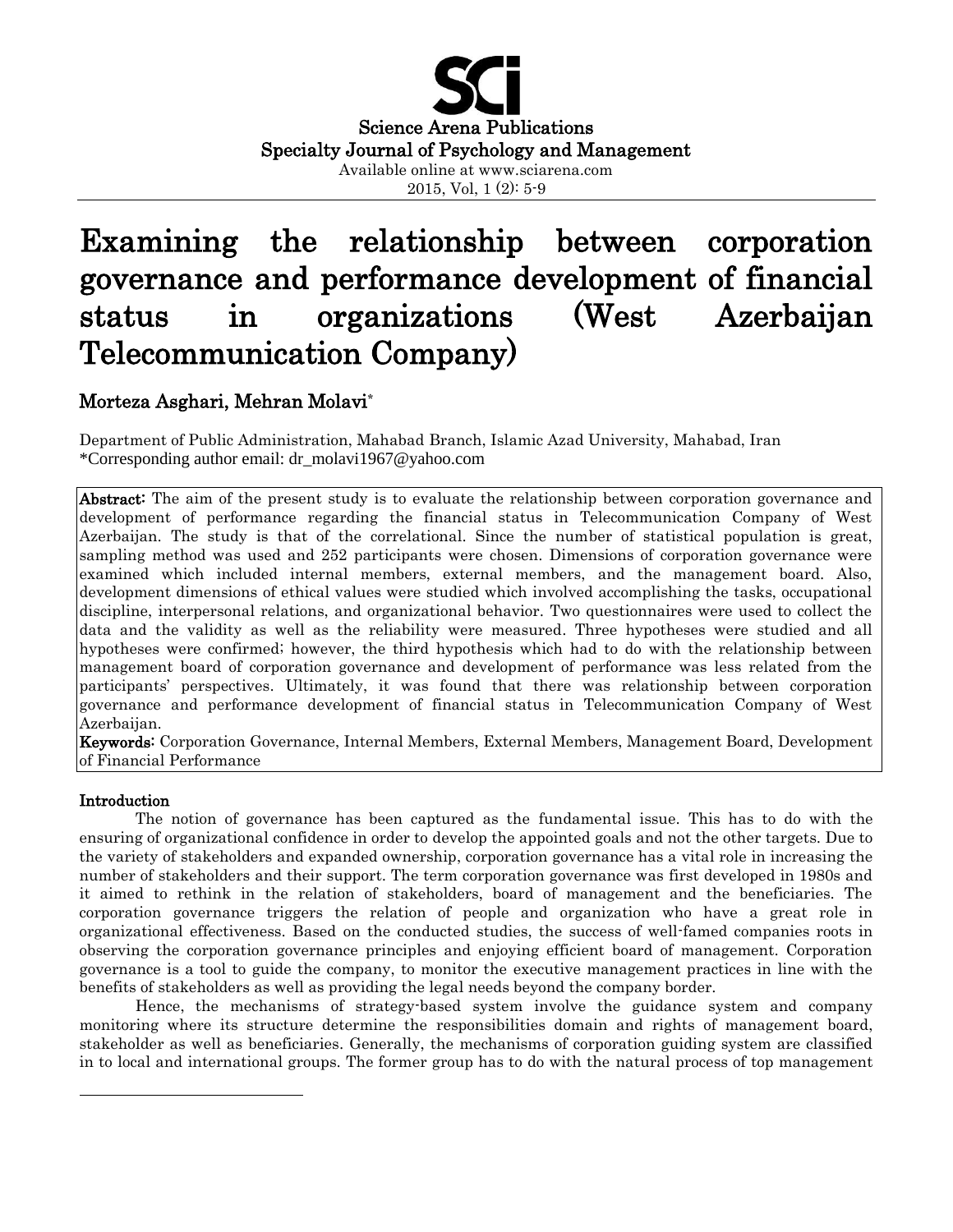supervision on low managers, interactive supervision among managers of different levels. The latter group involves management marketing, supervision of capital market by means of financial analysis, institutionalized stakeholders, public stakeholder, and control market of company. Different countered follow diverse corporate governance procedures and every country has its own leg and financial systems, corporate governance structure, culture and economic status, corporate governance procures. It is worth noting that the corporate governance system has a strong connectedness with financial performance across companies.

#### Review of Literature

There are different definition provided for corporate governance so that limited perspectives and expanded attitudes are at two continuum, in limited perspectives, corporate governance is restricted to the relationship between company and stakeholders, this is a traditional pattern which is expressed by theory of representatives. On the other continuum, one can consider the corporate governance as a network of relations existed between company and stakeholders as well as company and its beneficiaries such as employers, clients, sellers, and etc. Such a perspective is viewed as theory framework of beneficiaries (Elahi, 2008).

The international monetary center and economic corporations as well as development have defined corporate governance in 2001 as follows: the structure of relations and responsibilities among one main group involving the stakeholders, management board and top management in order to develop competitive performance so as to achieve the primary goals, the international federation of accountants have defined corporate governance as follows: corporate governance is categorized by number of responsibilities and applied practices by the management board through determining the strategy-based accomplishments which are useful for ensuring the achievement of risk controlling goals and resource consumptions (Esmaeilzade & Akbari Mogadam, 2012).

#### Advantages of Corporate Governance

The corporate governance is found to be useful for the beneficiaries such as investors, creditors, management board, management and employers as well as economic sectors. Appropriate corporate governance can assist the beneficiaries, improves corporate performance and provides appropriate return for investors. The obtained benefits from corporate governance can be either direct (better flowing of capital or attaining lower expense of capital) and indirect (credit and higher levels of investment opportunities) (Kohnedel, 2011).

Companies which appropriate governance are categorized by powerful legal systems, devoting of efficient resources, consistency of finance and national as well as global development rate. The corporate governance is considered as a fundamental component for increasing the investors' confidence, development of competitive sense and development of economy. However, this is not said to be an easy task. It takes a long time for the advantages of corporate governance to be appeared and they impose short-term expenses on the company. The executive managers who focus on short-term results are able to catch only these expenses and not the advantages. So, one should develop incentive in management in order to implement the corporate governance goals. These goals include establishing the ethical culture, rule-observing f company, and formation of local accountant who controls for the financial and operational affairs (Hoseini, 2012).

#### Measuring the Financial Performance

There are three fundamental stages for development of financial performance measurement:

Traditionally, measurement was done by the expenses and management of accounts. In 1980, total financial perspectives were defined chosen from performance criteria which were inappropriate so that multidimensional performance measurement frameworks were employed. Finally, it was found in 1990 that the performance measurement was done by the discussion of strategic plans and using these to unleash the relation between key indices of performance. This has been reflected in public sector as well as in private sector (Memarzade & Sarafrazi, 2010).

Recently, the public organizations have been motivated to employ the methods of improving the performance of private sector in order to increase the responding.

The organizations of public sector are the same changes occurring in private sector, also, they have a number of the same situations. They are regarded as representatives of larger public sector. They are categorized by numerous people and equipment. The chosen individuals must be instructed, evaluated, developed and observed. These are the activities which can be practiced in private sector these as public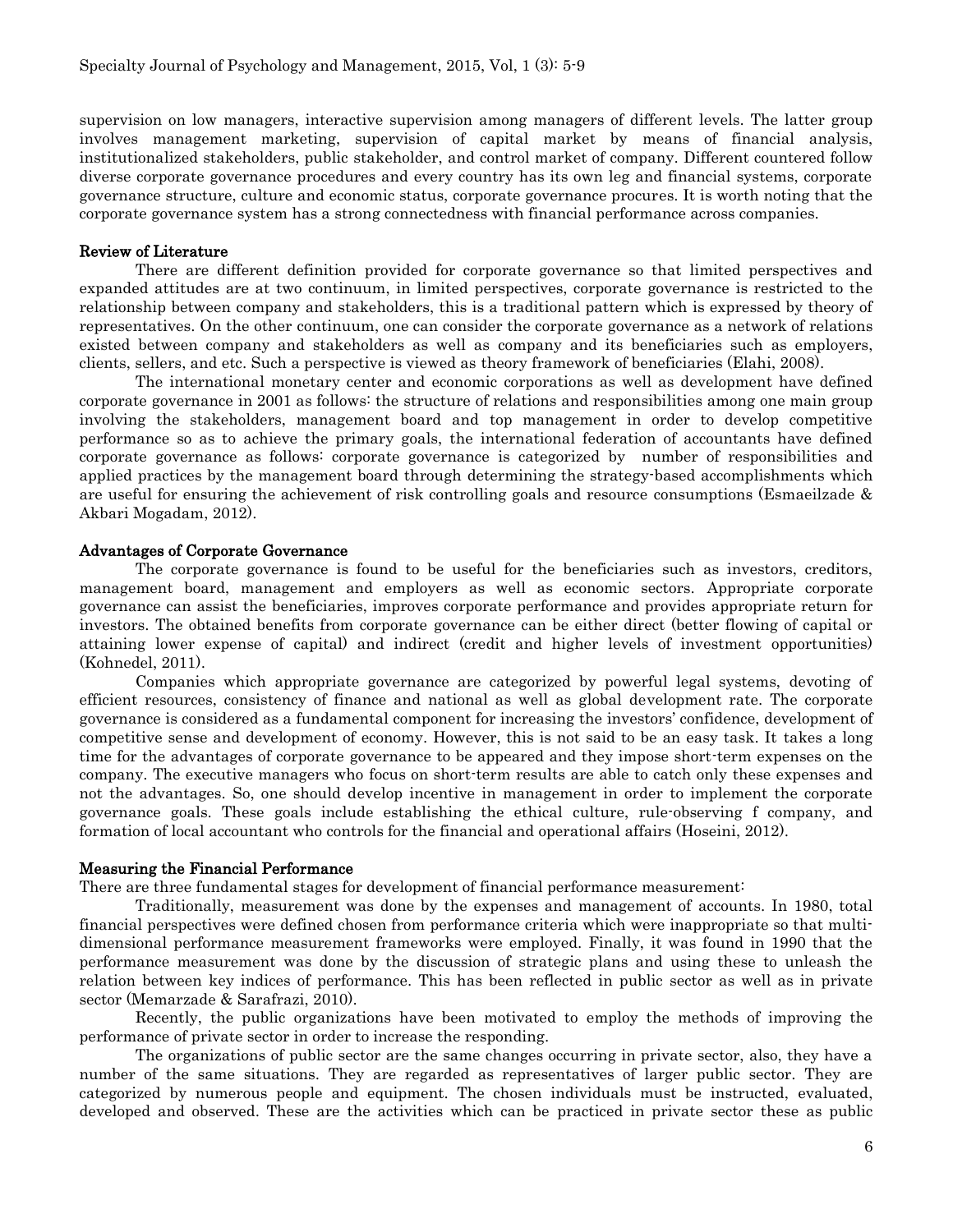sector, so the sampling procedure has been pursued by the sectors. There are several service-offering centers in private sectors.

# Materials and Method

The present study followed a survey-based method. The statistical population comprised of all employer and managers working at Telecommunication Company of West Azerbaijan and 252 questionnaires were distributed among them. To collect the data use was made by Corporate Governance Questionnaire and financial Performance Development Inventory developed by Botshekan (2009) and Lee e al. (2006), respectively. The former involved three indices and 19 items, the latter included 35 items both of which were developed on Likert 5-item scale.

# Statistical Analysis Method

The researcher studied the demographic characteristics f participants through making use of descriptive statistics. The job experience of participants were categorized by 10-15 years, 15-20 years, 1-5 years, 5-10 years, and 20-30 years. Also, the level of education was distinguished by bachelor of art, master of art, diploma, and doctor of philosophy. In addition, male and female frequency was 82.3% and 17.7%, respectively.

# Main hypothesis

There is a significant relationship between corporate governance and development of financial status performance in Telecommunication Company of West Azerbaijan

| financial status performance                    |                                            |                      |  |
|-------------------------------------------------|--------------------------------------------|----------------------|--|
|                                                 | of<br>development<br>financial performance | corporate governance |  |
| Pearson correlation of financial<br>performance | 1.00                                       | 0.416                |  |
| Level of significance                           |                                            | 0.000                |  |
| number                                          | 252                                        | 252                  |  |
| Pearson correlation of corporate<br>governance  | 0.416                                      | 1.00                 |  |
| Level of significance                           | 0.000                                      |                      |  |
| Number                                          | 252                                        | 252                  |  |

Table 1. Pearson test for determining the correlation between corporate governance and development of

According to the above table, the correlation coefficient between corporate governance and development of financial performance is 0.41 and this shows that there is a positive and significant relationship between the two variables. It is seen through focusing on the significance level that null hypothesis is rejected. It is worth noting that the components pertinent to the corporate governance include local members, outer members, and management board and related components have been considered in the present study. Finally, it is concluded form the obtained results that corporate governance can have a considerable contribution in developing the financial performance in Telecommunication Company of West Azerbaijan. In other words, corporate governance is effective in developing the financial status performance.

#### Second hypothesis

There is a significant relationship between local members of corporate governance and development of financial status performance in Telecommunication Company of West Azerbaijan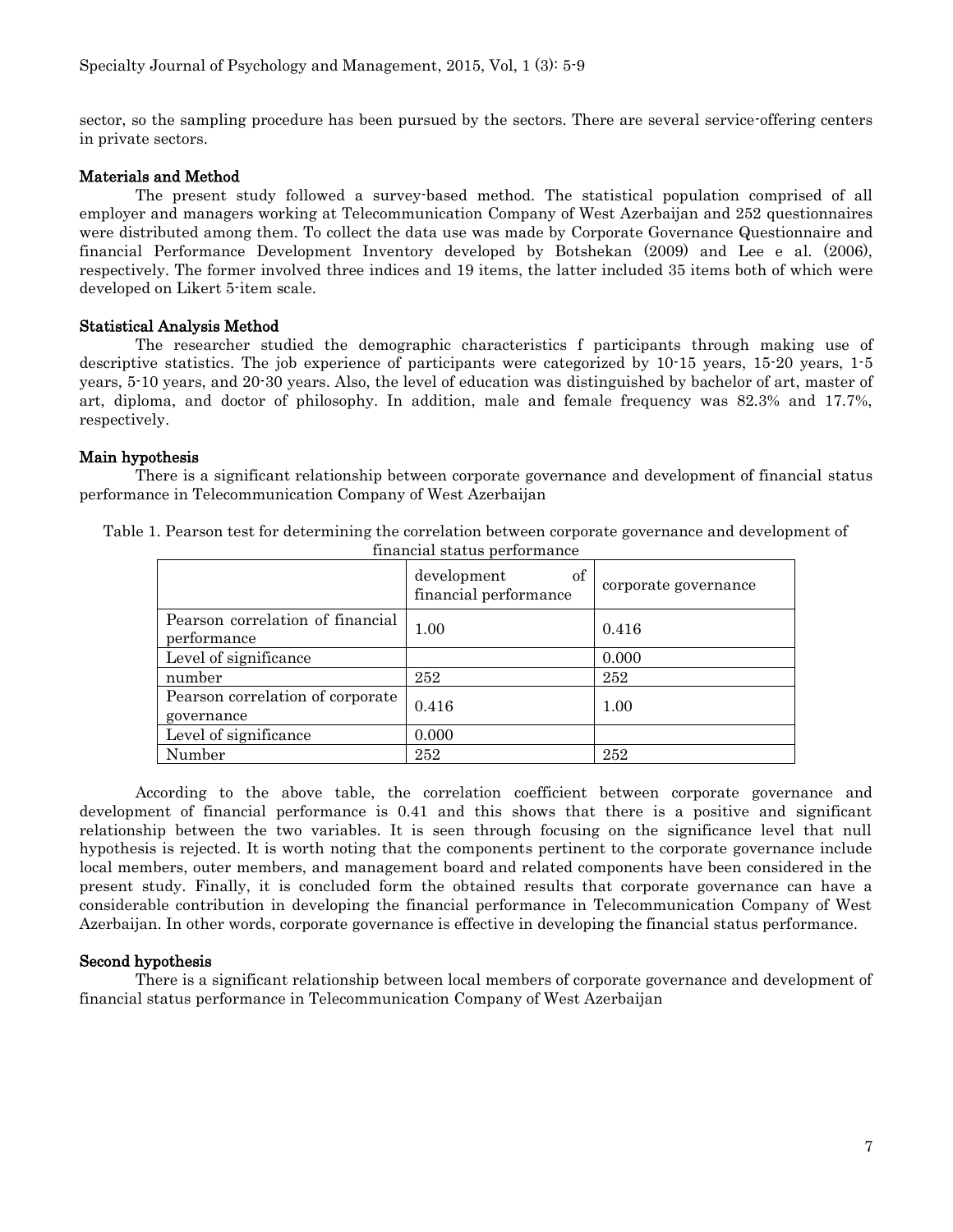| acvergencie of miameral status performance |                       |                        |  |
|--------------------------------------------|-----------------------|------------------------|--|
|                                            | of<br>development     | of<br>local<br>members |  |
|                                            | financial performance | corporate governance   |  |
| Pearson correlation of financial           | 1.00                  | 0.392                  |  |
| performance                                |                       |                        |  |
| Level of significance                      |                       | 0.000                  |  |
| number                                     | 252                   | 252                    |  |
| Pearson correlation<br>of<br>local         |                       |                        |  |
| members<br>of<br>corporate                 | 1.00                  | 0.392                  |  |
| governance                                 |                       |                        |  |
| Level of significance                      |                       | 0.000                  |  |
| Number                                     | 252                   | 252                    |  |

Table 2. Pearson test for determining the correlation between local members of corporate governance and development of financial status performance

According to the above table, the correlation coefficient between local members of corporate governance and development of financial performance is 0.39 and this shows that there is a positive and significant relationship between the two variables. It is seen through focusing on the significance level that null hypothesis is rejected. As previously indicated, the relationship between the two variables does not carry the meaning that they have similar effect since it is feasible that both of the variables undergo the effect of the other variables. It is worth noting that the components pertinent to the local members of corporate governance include top financial managers who play a vital role. The corporate governance managers play a great role in company processes. Information mangers follow the same procedure. Human resource managers, information technology managers, marketing managers have all effect on company processes. Local members of corporate governance are effective in developing the financial status performance.

# Third hypothesis

There is a significant relationship between outer members of corporate governance and development of financial status performance in Telecommunication Company of West Azerbaijan

| ac velopment of miameial status performance                              |                                            |                                                |  |  |
|--------------------------------------------------------------------------|--------------------------------------------|------------------------------------------------|--|--|
|                                                                          | of<br>development<br>financial performance | of<br>members<br>Outer<br>corporate governance |  |  |
| Pearson correlation of financial<br>performance                          | 1.00                                       | 0.453                                          |  |  |
| Level of significance                                                    |                                            | 0.000                                          |  |  |
| number                                                                   | 252                                        | 252                                            |  |  |
| Pearson correlation of outer<br>members<br>of<br>corporate<br>governance | 1.00                                       | 0.453                                          |  |  |
| Level of significance                                                    |                                            | 0.000                                          |  |  |
| Number                                                                   | 252                                        | 252                                            |  |  |

| Table 3. Pearson test for determining the correlation between outer members of corporate governance and |                                             |  |
|---------------------------------------------------------------------------------------------------------|---------------------------------------------|--|
|                                                                                                         | development of financial status performance |  |

According to the above table, the correlation coefficient between outer members of corporate governance and development of financial performance is 0.45 and this shows that there is a positive and significant relationship between the two variables. It is seen through focusing on the significance level that null hypothesis is rejected. It is worth noting that the components pertinent to the outer members of corporate governance including investors' controlling for the organizational process have effect. Employers' perspectives have effect on organizational process. They consider the social inputs and environmental priorities when it comes to organization process. Local members of corporate governance are effective in developing the financial status performance.